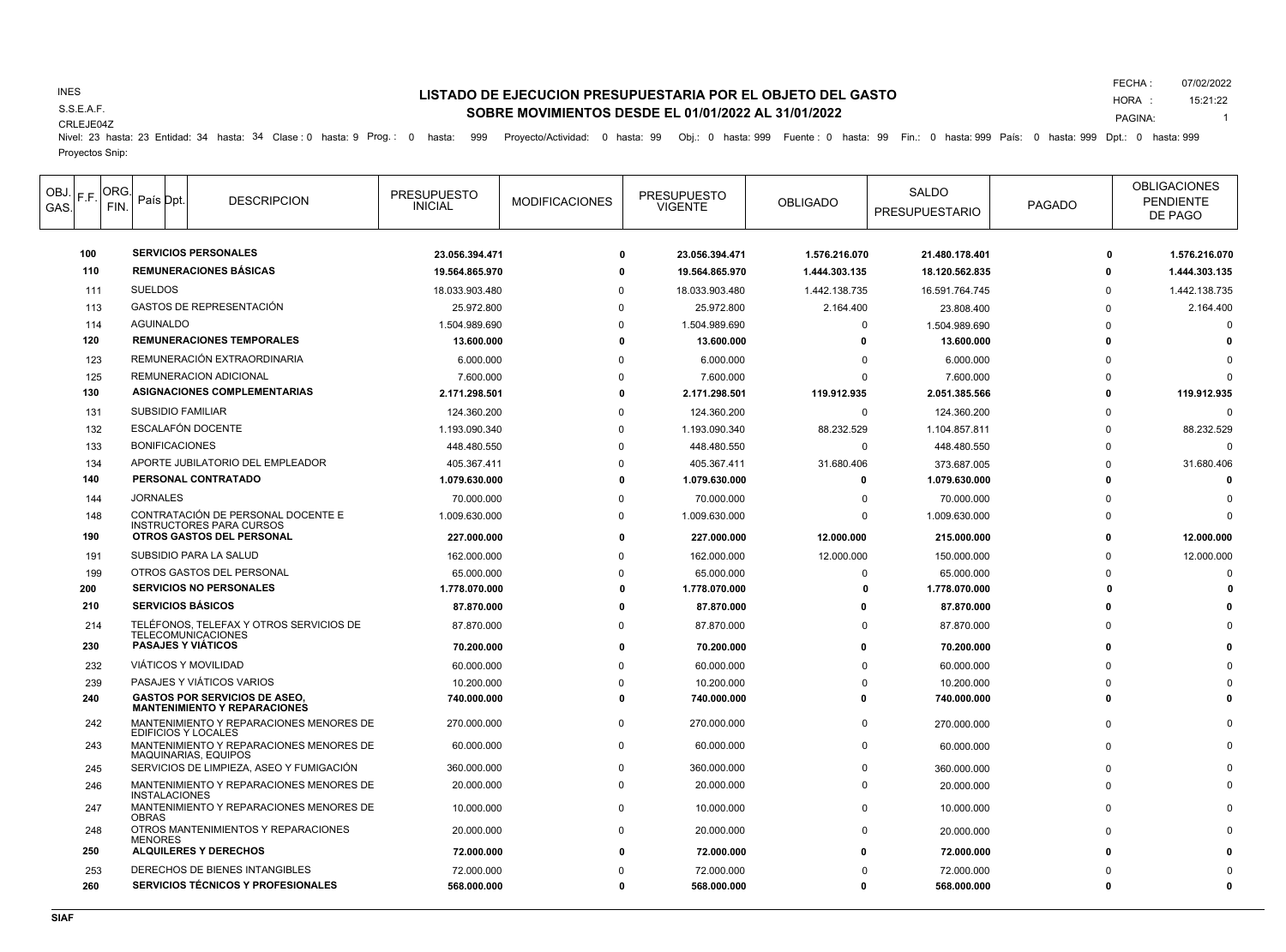## INES

S.S.E.A.F.

# **LISTADO DE EJECUCION PRESUPUESTARIA POR EL OBJETO DEL GASTO SOBRE MOVIMIENTOS DESDE EL 01/01/2022 AL 31/01/2022**

FECHA : 07/02/2022

HORA : PAGINA: 15:21:22 2

CRLEJE04Z

Nivel: 23 hasta: 23 Entidad: 34 hasta: 34 Clase : 0 hasta: 9 Prog.: 0 hasta: 999 Proyecto/Actividad: 0 hasta: 99 Obj.: 0 hasta: 999 Fuente : 0 hasta: 99 Fin.: 0 hasta: 999 País: 0 hasta: 999 Dpt.: 0 hasta: 999

Proyectos Snip:

| OBJ.<br>F.F.<br>GAS. | ORG.<br>FIN. |                                                                      | País Dpt.          | <b>DESCRIPCION</b>                                                           | <b>PRESUPUESTO</b><br><b>INICIAL</b> | <b>MODIFICACIONES</b> | <b>PRESUPUESTO</b><br><b>VIGENTE</b> | <b>OBLIGADO</b> | SALDO<br><b>PRESUPUESTARIO</b>      | <b>PAGADO</b> | <b>OBLIGACIONES</b><br><b>PENDIENTE</b><br>DE PAGO |
|----------------------|--------------|----------------------------------------------------------------------|--------------------|------------------------------------------------------------------------------|--------------------------------------|-----------------------|--------------------------------------|-----------------|-------------------------------------|---------------|----------------------------------------------------|
|                      |              |                                                                      |                    | DE INFORMATICA Y SISTEMAS COMPUTARIZADOS                                     |                                      |                       | 240.000.000                          |                 | $\Omega$                            |               |                                                    |
| 261<br>262           |              |                                                                      |                    | IMPRENTA, PUBLICACIONES Y REPRODUCCIONES                                     | 240.000.000                          | $\mathbf 0$           |                                      |                 | 240.000.000<br>$\Omega$             | $\Omega$      |                                                    |
| 263                  |              |                                                                      |                    |                                                                              | 70.000.000<br>6.000.000              | $\Omega$              | 70.000.000<br>6.000.000              |                 | 70.000.000<br>$\Omega$<br>6.000.000 |               |                                                    |
| 265                  |              | <b>SERVICIOS BANCARIOS</b>                                           |                    |                                                                              | 6.000.000                            | $\Omega$              | 6.000.000                            |                 | $\Omega$<br>6.000.000               |               |                                                    |
| 266                  |              | PUBLICIDAD Y PROPAGANDA<br>CONSULTORIAS, ASESORIAS E INVESTIGACIONES |                    |                                                                              | 160.000.000                          |                       | 160.000.000                          |                 |                                     |               |                                                    |
| 268                  |              |                                                                      |                    | SERVICIOS DE COMUNICACIONES                                                  |                                      |                       | 76.000.000                           |                 | 160.000.000                         |               |                                                    |
|                      |              |                                                                      |                    | SERVICIOS TECNICOSY PROFESIONALES VARIOS                                     | 76.000.000                           |                       |                                      |                 | 76.000.000                          |               |                                                    |
| 269<br>270           |              |                                                                      |                    | <b>SERVICIO SOCIAL</b>                                                       | 10.000.000<br>120.000.000            |                       | 10.000.000<br>120.000.000            |                 | 10.000.000<br>120.000.000           |               |                                                    |
|                      |              |                                                                      |                    | SERVICIO DE PRIMEROS AUXILIOS Y TERCERIZADOS                                 |                                      |                       |                                      |                 |                                     |               |                                                    |
| 275<br>280           |              |                                                                      |                    | OTROS SERVICIOS EN GENERAL                                                   | 120.000.000<br>80.000.000            |                       | 120.000.000<br>80.000.000            |                 | 120.000.000<br>80.000.000           |               |                                                    |
|                      |              |                                                                      |                    |                                                                              |                                      |                       |                                      |                 |                                     |               |                                                    |
| 282<br>290           |              |                                                                      |                    | <b>SERVICIOS DE VIGILANCIA</b><br>SERVICIOS DE CAPACITACIÓN Y ADIESTRAMIENTO | 80.000.000<br>40.000.000             |                       | 80.000.000<br>40.000.000             |                 | 80.000.000<br>40.000.000            | n             |                                                    |
|                      |              |                                                                      |                    |                                                                              |                                      |                       |                                      |                 |                                     |               |                                                    |
| 291<br>300           |              |                                                                      |                    | CAPACITACIÓN DEL PERSONAL DEL ESTADO<br><b>BIENES DE CONSUMO E INSUMOS</b>   | 40.000.000                           |                       | 40.000.000                           |                 | $\Omega$<br>40.000.000              |               |                                                    |
| 310                  |              |                                                                      |                    | <b>PRODUCTOS ALIMENTICIOS</b>                                                | 956.830.000<br>120.000.000           |                       | 956.830.000<br>120.000.000           |                 | 956.830.000<br>120.000.000          |               |                                                    |
|                      |              |                                                                      |                    |                                                                              |                                      |                       |                                      |                 |                                     |               |                                                    |
| 311<br>320           |              |                                                                      |                    | ALIMENTOS PARA PERSONAS<br><b>TEXTILES Y VESTUARIOS</b>                      | 120.000.000<br>40.000.000            |                       | 120.000.000<br>40.000.000            |                 | 120.000.000<br>40.000.000           | n             |                                                    |
|                      |              |                                                                      |                    |                                                                              |                                      |                       |                                      |                 |                                     |               |                                                    |
| 323<br>330           |              |                                                                      |                    | <b>CONFECCIONES TEXTILES</b><br>PRODUCTOS DE PAPEL, CARTÓN E IMPRESOS        | 40.000.000                           |                       | 40.000.000                           |                 | 40.000.000                          |               |                                                    |
|                      |              |                                                                      |                    |                                                                              | 154.850.000                          |                       | 154.850.000                          |                 | 154.850.000                         |               |                                                    |
| 331                  |              |                                                                      |                    | PAPEL DE ESCRITORIO Y CARTÓN                                                 | 24.000.000                           |                       | 24.000.000                           |                 | 24.000.000                          |               |                                                    |
| 334                  |              |                                                                      |                    | PRODUCTOS DE PAPEL Y CARTON                                                  | 24.000.000                           |                       | 24.000.000                           |                 | $\Omega$<br>24.000.000              |               |                                                    |
| 335                  |              |                                                                      |                    | LIBROS, REVISTAS Y PERIÓDICOS                                                | 40.000.000                           |                       | 40.000.000                           |                 | $\Omega$<br>40.000.000              |               |                                                    |
| 336                  |              |                                                                      |                    | <b>TEXTOS DE ENSEÑANZA</b>                                                   | 66.850.000                           |                       | 66.850.000                           |                 | $\Omega$<br>66.850.000              |               |                                                    |
| 340                  |              |                                                                      |                    | BIENES DE CONSUMO DE OFICINAS E INSUMOS                                      | 472.480.000                          |                       | 472.480.000                          |                 | 472.480.000                         |               |                                                    |
| 341                  |              |                                                                      |                    | ELEMENTOS DE LIMPIEZA                                                        | 48.000.000                           |                       | 48.000.000                           |                 | $\Omega$<br>48.000.000              |               |                                                    |
| 342                  |              |                                                                      |                    | ÚTILES DE ESCRITORIO, OFICINA Y ENSERES                                      | 355.480.000                          | $\Omega$              | 355.480.000                          |                 | $\Omega$<br>355.480.000             |               |                                                    |
| 343                  |              |                                                                      |                    | ÚTILES Y MATERIALES ELÉCTRICOS                                               | 50.000.000                           | $\Omega$              | 50.000.000                           |                 | $\Omega$<br>50.000.000              |               |                                                    |
| 344                  |              |                                                                      |                    | UTENSILIOS DE COCINA Y COMEDOR                                               | 3.000.000                            |                       | 3.000.000                            |                 | $\Omega$<br>3.000.000               |               |                                                    |
| 345                  |              |                                                                      |                    | PRODUCTOS DE VIDRIO, LOZA Y PORCELANA                                        | 5.000.000                            |                       | 5.000.000                            |                 | 5.000.000                           |               |                                                    |
| 346                  |              |                                                                      |                    | REPUESTOS Y ACCESORIOS MENORES                                               | 6.000.000                            |                       | 6.000.000                            |                 | 6.000.000                           |               |                                                    |
| 347                  |              |                                                                      |                    | ELEMENTOS Y ÚTILES DIVERSOS                                                  | 5.000.000                            | $\Omega$              | 5.000.000                            |                 | 5.000.000                           |               |                                                    |
| 350                  |              |                                                                      | <b>MEDICINALES</b> | <b>PRODUCTOS E INSTRUM. QUÍMICOS Y</b>                                       | 50.000.000                           | $\Omega$              | 50.000.000                           | n               | 50.000.000                          | n             |                                                    |
| 351                  |              |                                                                      |                    | <b>COMPUESTOS QUÍMICOS</b>                                                   | 12.000.000                           | $\Omega$              | 12.000.000                           |                 | $\Omega$<br>12.000.000              |               |                                                    |
| 352                  |              |                                                                      |                    | PRODUCTOS FARMACÉUTICOS Y MEDICINALES                                        | 15.000.000                           | $\Omega$              | 15.000.000                           |                 | <sup>0</sup><br>15.000.000          |               |                                                    |
| 354                  |              |                                                                      |                    | <b>INSECTICIDAS, FUMIGANTES Y OTROS</b>                                      | 6.000.000                            |                       | 6.000.000                            |                 | 6.000.000                           |               |                                                    |
| 355                  |              |                                                                      |                    | TINTAS. PINTURAS Y COLORANTES                                                | 5.000.000                            |                       | 5.000.000                            |                 | 5.000.000                           |               |                                                    |
| 358                  |              |                                                                      |                    | ÚTILES Y MATERIALES MÉDICO-QUIRÚRGICOS Y DE                                  | 12.000.000                           | $\Omega$              | 12.000.000                           |                 | $\Omega$<br>12.000.000              | n             |                                                    |